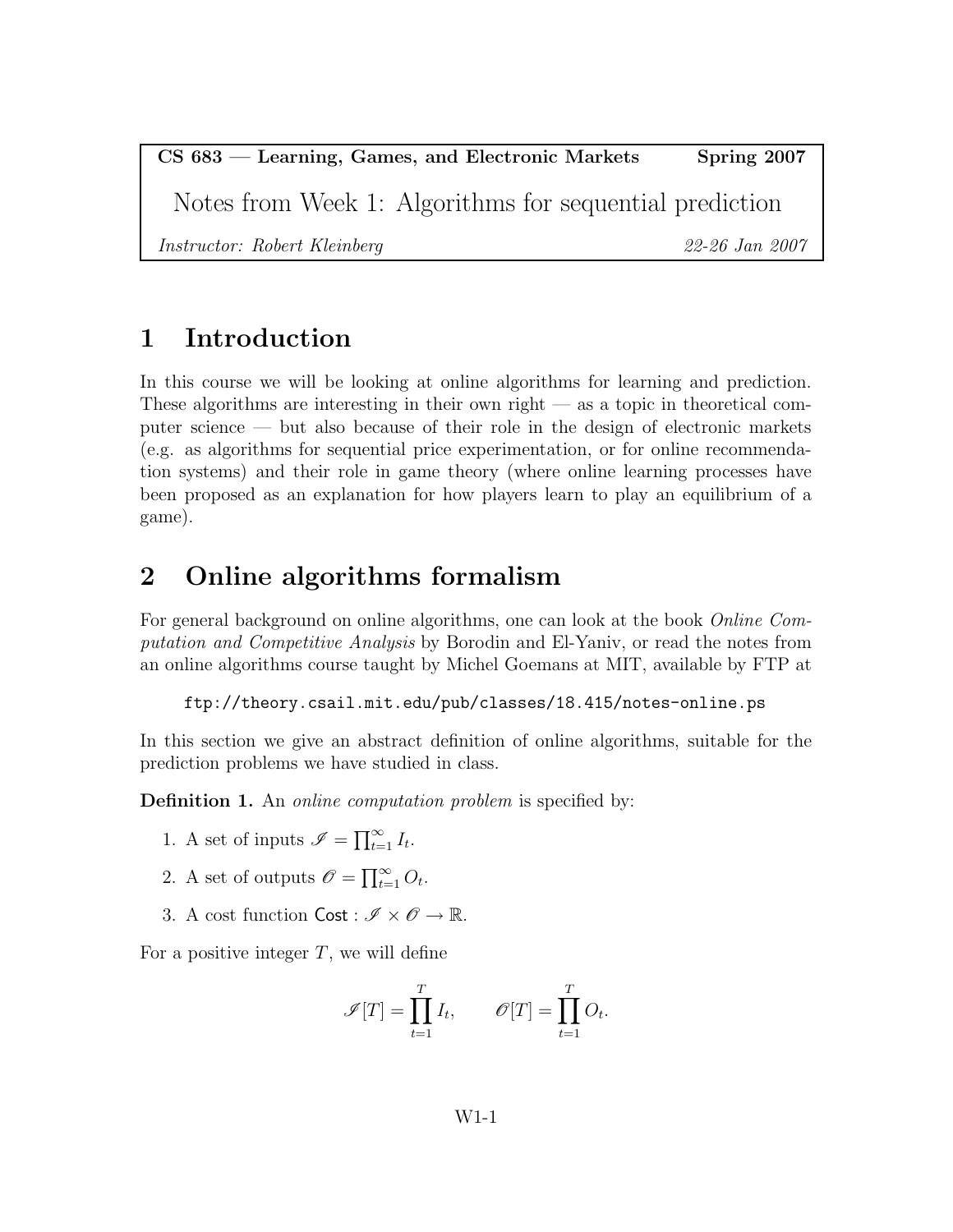One should interpret an element  $i = (i_1, i_2, \ldots) \in \mathscr{I}$  as a sequence representing the inputs revealed to the algorithm over time, with  $i_t$  representing the part of the input revealed at time t. Similarly, one should interpret an element  $o = (o_1, o_2, \ldots)$ as a sequence of outputs produced by the algorithm, with  $o_t$  being the output at time t.

**Remark 1.** The definition frames online computation problems in terms of an *infinite* sequence of inputs and outputs, but it is easy to incorporate problems with a finite time horizon T as a special case of the definition. Specifically, if  $|I_t| = |O_t| = 1$  for all  $t > T$  then this encodes an input-output sequence in which no information comes into or out of the algorithm after time T.

**Definition 2.** An *online algorithm* is a sequence of functions

$$
F_t: \mathscr{I}[t] \to O_t.
$$

An *adaptive adversary* (or, simply, *adversary*) is a sequence of functions

 $G_t: \mathscr{O}[t-1] \to I_t.$ 

An adversary is called *oblivious* if each of the functions  $G_t$  is a constant function.

If  $F$  is an online algorithm and  $G$  is an adaptive adversary, the *transcript* of  $F$ and G is the unique pair  $\textsf{Trans}(F, G) = (i, o) \in \mathscr{I} \times \mathscr{O}$  such that for all  $t \geq 1$ ,

$$
i_t = G_t(o_1, o_2, \dots, o_{t-1})
$$
  

$$
o_t = F_t(i_1, i_2, \dots, i_t).
$$

The cost of F and G is  $\mathsf{Cost}(F,G) = \mathsf{Cost}(\mathsf{Trans}(F,G)).$ 

One should think of the algorithm and adversary as playing a game in which the adversary specifies a component of the input based on the algorithm's past outputs, and the algorithm responds by producing a new output. The transcript specifies the entire sequence of inputs and outputs produced when the algorithm and adversary play this game.

Remark 2. Designating an oblivious adversary is equivalent to designating a single input sequence  $i = (i_1, i_2, \ldots) \in \mathcal{I}$ .

Remark 3. Our definition of algorithm and adversary makes no mention of computational constraints (e.g. polynomial-time computation) for either party. In general we will want to design algorithms which are computationally efficient, but it is possible to ask meaningful and non-trivial questions about online computation without taking such constraints into account.

In defining randomized algorithms and adversaries, we think of each party as having access to infinitely many independent random bits (represented by the binary digits of a uniformly distributed element of  $[0, 1]$ ) which are not revealed to the other party.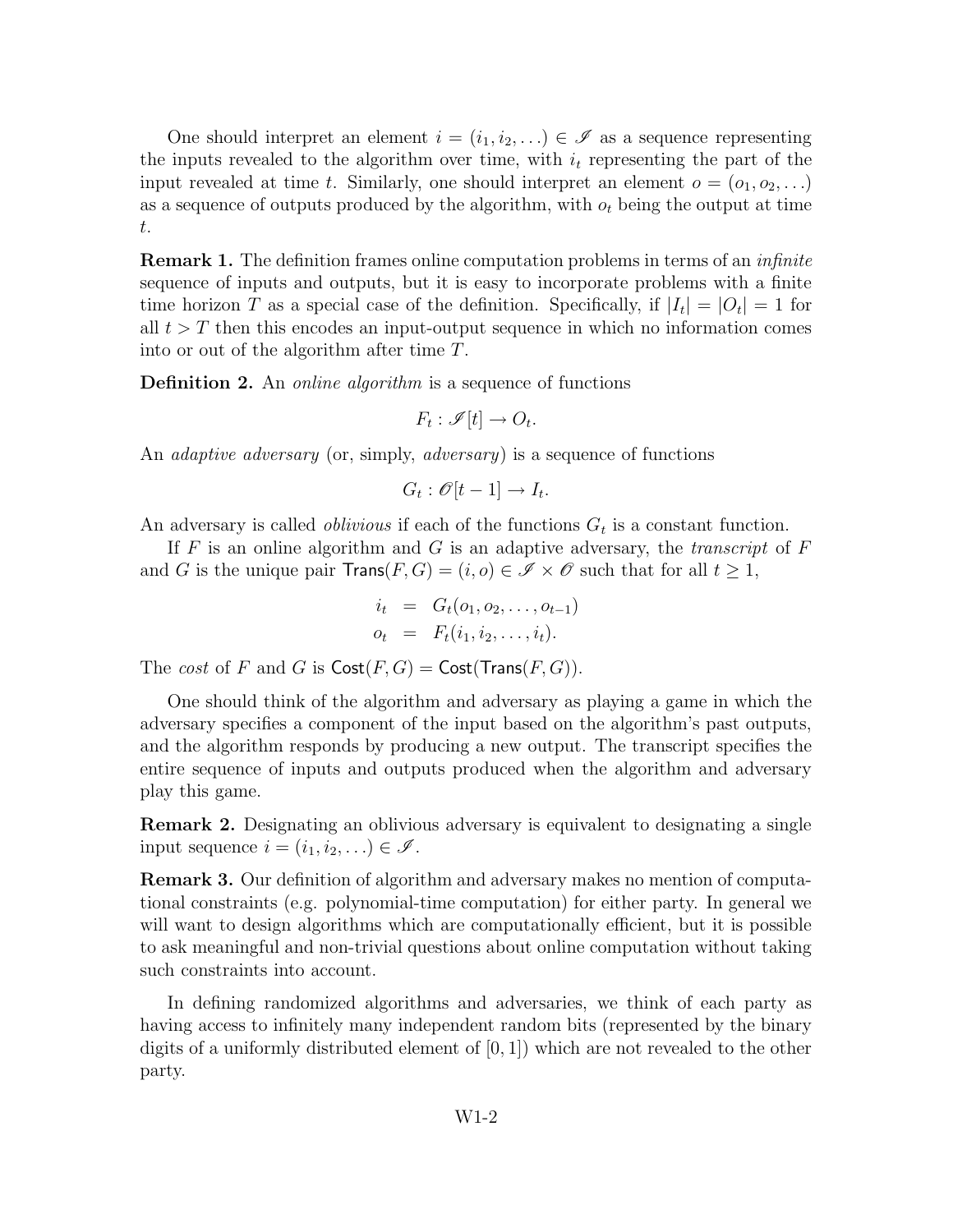**Definition 3.** A *randomized online algorithm* is a sequence of functions

$$
F_t: \mathscr{I}[t] \times [0,1] \to O_t.
$$

A randomized adaptive adversary is a sequence of functions

$$
G_t: \mathscr{O}[t-1] \times [0,1] \to I_t.
$$

A randomized adversary is called *oblivious* if the output of each function  $G_t(o, y)$ depends only on the parameter  $y$ .

If F and G are a randomized algorithm and randomized adaptive adversary, respectively, then the *transcript* of F and G is the function  $\text{Trans}(F, G) : [0, 1] \times [0, 1] \rightarrow$  $\mathscr{I} \times \mathscr{O}$  which maps a pair  $(x, y)$  to the unique input-output pair  $(i, o)$  satisfying:

$$
i_t = G_t(o_1, o_2, \dots, o_{t-1}, y)
$$
  

$$
o_t = F_t(i_1, i_2, \dots, i_t, x)
$$

for all  $t > 1$ . The cost of F and G is  $\textsf{Cost}(F, G) = \mathbf{E}[\textsf{Cost}(\textsf{Trans}(F, G)(x, y))],$  when the pair  $(x, y)$  is sampled from the uniform distribution on  $[0, 1]^2$ .

Remark 4. A randomized oblivious adversary is equivalent to a probability distribution over input sequences  $i = (i_1, i_2, \ldots) \in \mathcal{I}$ .

Remark 5. In class I defined a randomized algorithm using an infinite sequence of independent random variables  $(x_1, x_2, ...) \in [0, 1]^\infty$ , and similarly for a randomized adversary. Consequently the transcript  $Trans(F, G)$  was described as a function from  $[0,1]^\infty \times [0,1]^\infty$  to  $\mathscr{I} \times \mathscr{O}$ . This was unnecessarily complicated: a single random number  $x \in [0, 1]$  contains infinitely many independent random binary digits, so it already contains as much randomness as the algorithm would need for an entire infinite sequence of input-output pairs. Accordingly, in these notes I have simplified the definition by assuming that the algorithm's and adversary's random bits are contained in a single pair of independent random real numbers  $(x, y)$ , with x representing the algorithm's supply of random bits and y representing the adversary's supply.

#### 3 Binary prediction with one perfect expert

As a warm-up for the algorithms to be presented below, let's consider the following "toy problem." The algorithm's goal is to predict the bits of an infinite binary sequence  $\vec{B} = (B_1, B_2, \ldots)$ , whose bits are revealed one at a time. Just before the t-th bit is revealed, a set of n experts make predictions  $b_{1t}, b_{2t}, \ldots, b_{nt} \in \{0, 1\}$ . The algorithm is allowed to observe all of these predictions, then it makes a guess denoted by  $a_t \in \{0, 1\}$ , and then the truth,  $B_t$ , is revealed. We are given a promise that there is at least one expert whose predictions are always accurate, i.e. we are promised that  $\exists i \, \forall t \, b_{it} = B_t.$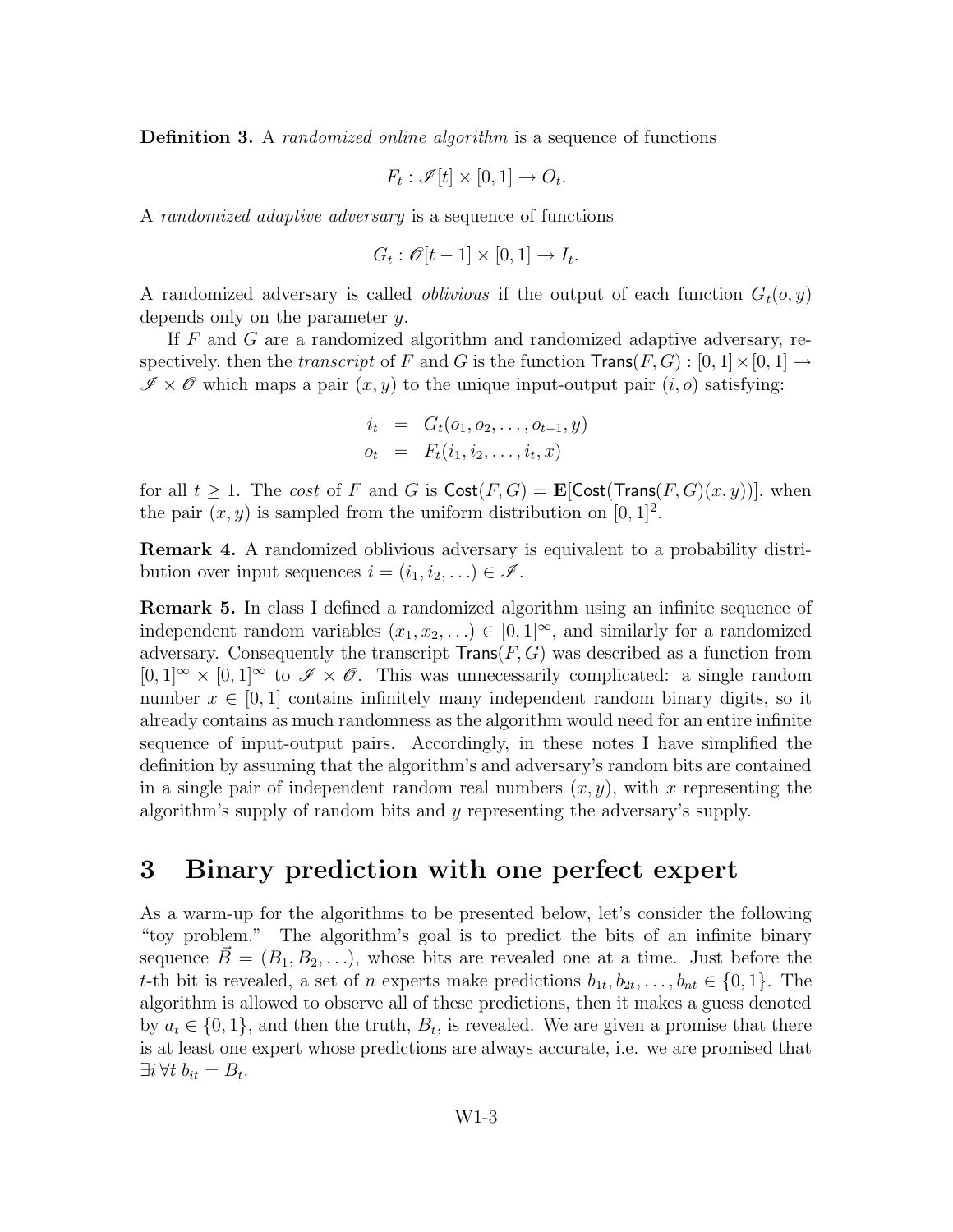This prediction problem is a special case of the framework described above. Here,  $I_t = \{0,1\} \times \{0,1\}^n$  and  $O_t = \{0,1\}$ . The input  $i_t$  contains all the information revealed to the algorithm after it makes its  $(t-1)$ -th guess and before it makes its t-th guess: thus  $i_t$  consists of the value of  $B_{t-1}$  together with all the predictions  $b_{1t}, \ldots, b_{nt}$ . The output  $o_t$  is simply the algorithm's guess  $a_t$ . The cost  $Cost(i, o)$  is the number of times t such that  $a_t \neq B_t$ .

Consider the following algorithm, which we will call the "Majority algorithm": at each time  $t$ , it consults the predictions of all experts who did not make a mistake during one of the first  $t - 1$  steps. (In other words, it considers all experts i such that  $b_{is} = B_s$  for all  $s < t$ .) If more of these experts predict 1 than 0, then  $a_t = 1$ ; otherwise  $a_t = 0$ .

**Theorem 1.** Assuming there is at least one expert i such that  $b_{it} = B_t$  for all t, the Majority algorithm makes at most  $\lfloor \log_2(n) \rfloor$  mistakes.

*Proof.* Let  $S_t$  denote the set of experts who make no mistakes before time t. Let  $W_t = |S_t|$ . If the Majority algorithm makes a mistake at time t, it means that at least half of the experts in  $S_t$  made a mistake at that time, so  $W_{t+1} \leq |W_t/2|$ . On the other hand, by assumption we have  $|W_t| \geq 1$  for all t. Thus the number of mistakes made by the algorithm is bounded above by the number of iterations of the function  $x \mapsto \lfloor x/2 \rfloor$  required to get from *n* down to 1. This is  $\lfloor \log_2(n) \rfloor$ .  $\Box$ 

**Remark 6.** The bound of  $\lfloor \log_2(n) \rfloor$  in Theorem 1 is information-theoretically optimal, i.e. one can prove that no deterministic algorithm makes strictly fewer than  $\lfloor \log_2(n) \rfloor$  mistakes on every input.

**Remark 7.** Although the proof of Theorem 1 is very easy, it contains the two essential ingredients which will reappear in the analysis of the Weighted Majority and Hedge algorithms below. Namely, we define a number  $W_t$  which measures the "remaining" amount of credibility" of the set of experts at time  $t$ , and we exploit two key properties of  $W_t$ :

- When the algorithm makes a mistake, there is a corresponding multiplicative decrease in  $W_t$ .
- The assumption that there is an expert whose predictions are close to the truth implies a lower bound on the value of  $W_t$  for all  $t$ .

The second property says that  $W_t$  can't shrink too much starting from its initial value of n; the first property says that if  $W_t$  doesn't shrink too much then the algorithm can't make too many mistakes. Putting these two observations together results in the stated mistake bound. Each of the remaining proofs in these notes also hinges on these two observations, although the manipulations required to justify the two observations become more sophisticated as the algorithms we are analyzing become more sophisticated.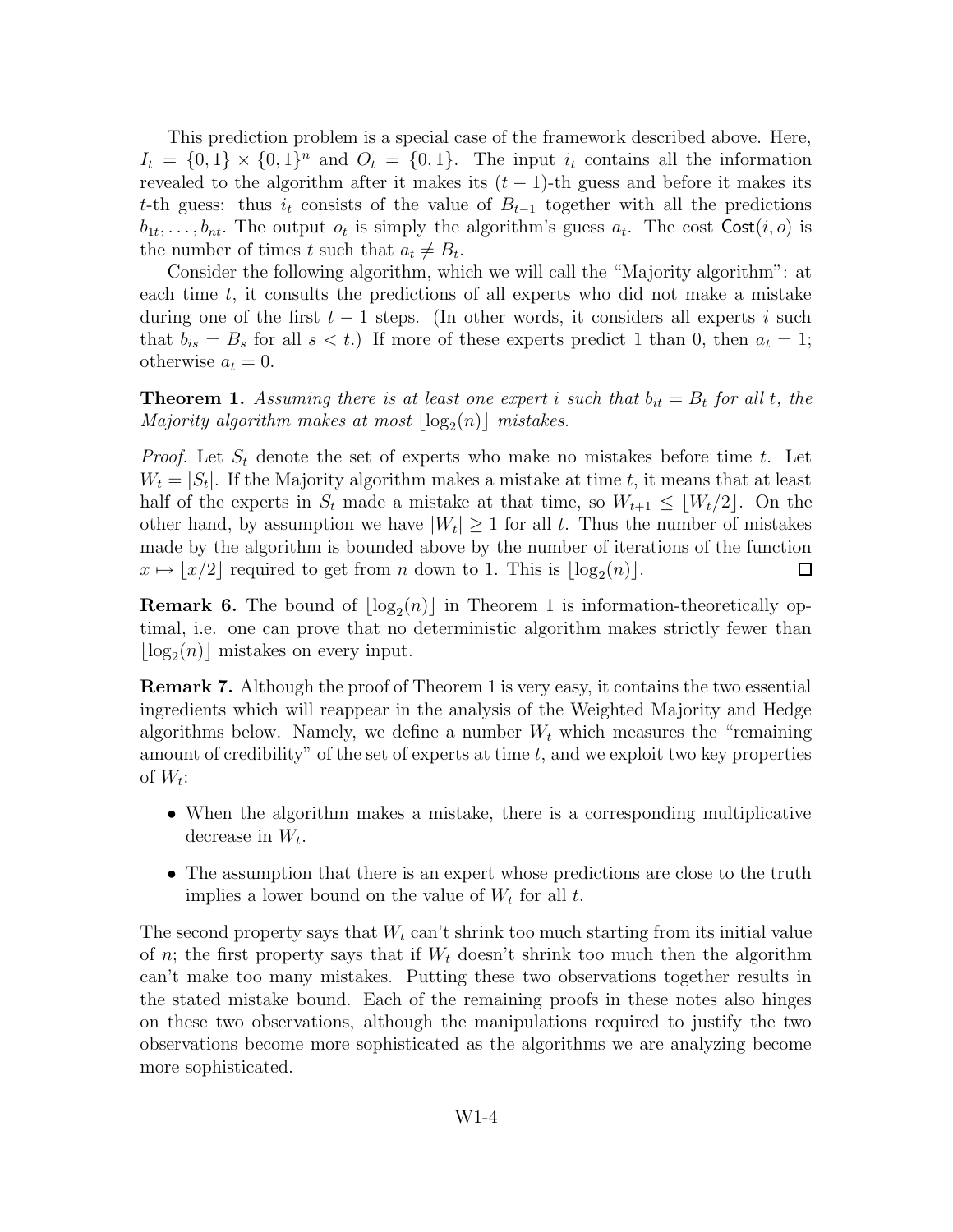Algorithm  $WMA(\varepsilon)$  $/*$  Initialization  $*/$  $w_i \leftarrow 1$  for  $i = 1, 2, \ldots, n$ .  $/*$  Main loop  $*/$ for  $t = 1, 2, ...$  $\frac{1}{2}$  Make prediction by taking weighted majority vote  $\frac{1}{2}$ if  $\sum_{i \,:\, b_{it}=0} w_i > \sum_{i \,:\, b_{it}=1} w_i$ output  $a_t = 0$ ; else output  $a_t = 1$ . Observe the value of  $B_t$ . /\* Update weights multiplicatively \*/  $E_t \leftarrow {\text{exports who predicted incorrectly}}$  $w_i \leftarrow (1 - \varepsilon) \cdot w_i$  for all  $i \in E_t$ . end

Figure 1: The weighted majority algorithm

# 4 Deterministic binary prediction: the Weighted Majority Algorithm

We now present an algorithm for the same binary prediction problem discussed in Section 3. This new algorithm, the Weighted Majority algorithm, satisfies a provable mistake bound even when we don't assume that there is an expert who never makes a mistake. The algorithm is shown in Figure 1. It is actually a one-parameter family of algorithms  $\mathsf{WMA}(\varepsilon)$ , each with a preconfigured parameter  $\varepsilon \in (0,1)$ .

**Theorem 2.** Let M denote the number of mistakes made by the algorithm  $WMA(\varepsilon)$ . For every integer m, if there exists an expert i which makes at most m mistakes, then

$$
M < \left(\frac{2}{1-\varepsilon}\right)m + \left(\frac{2}{\varepsilon}\right)\ln(n).
$$

*Proof.* Let  $w_{it}$  denote the value of  $w_i$  at the beginning of the t-th iteration of the main loop, and let  $W_t = \sum_{i=1}^n w_{it}$ . The hypothesis implies that there is an expert i such that  $w_{iT} \ge (1 - \varepsilon)^m$  for all T, so

$$
W_T > w_{iT} \ge (1 - \varepsilon)^m \tag{1}
$$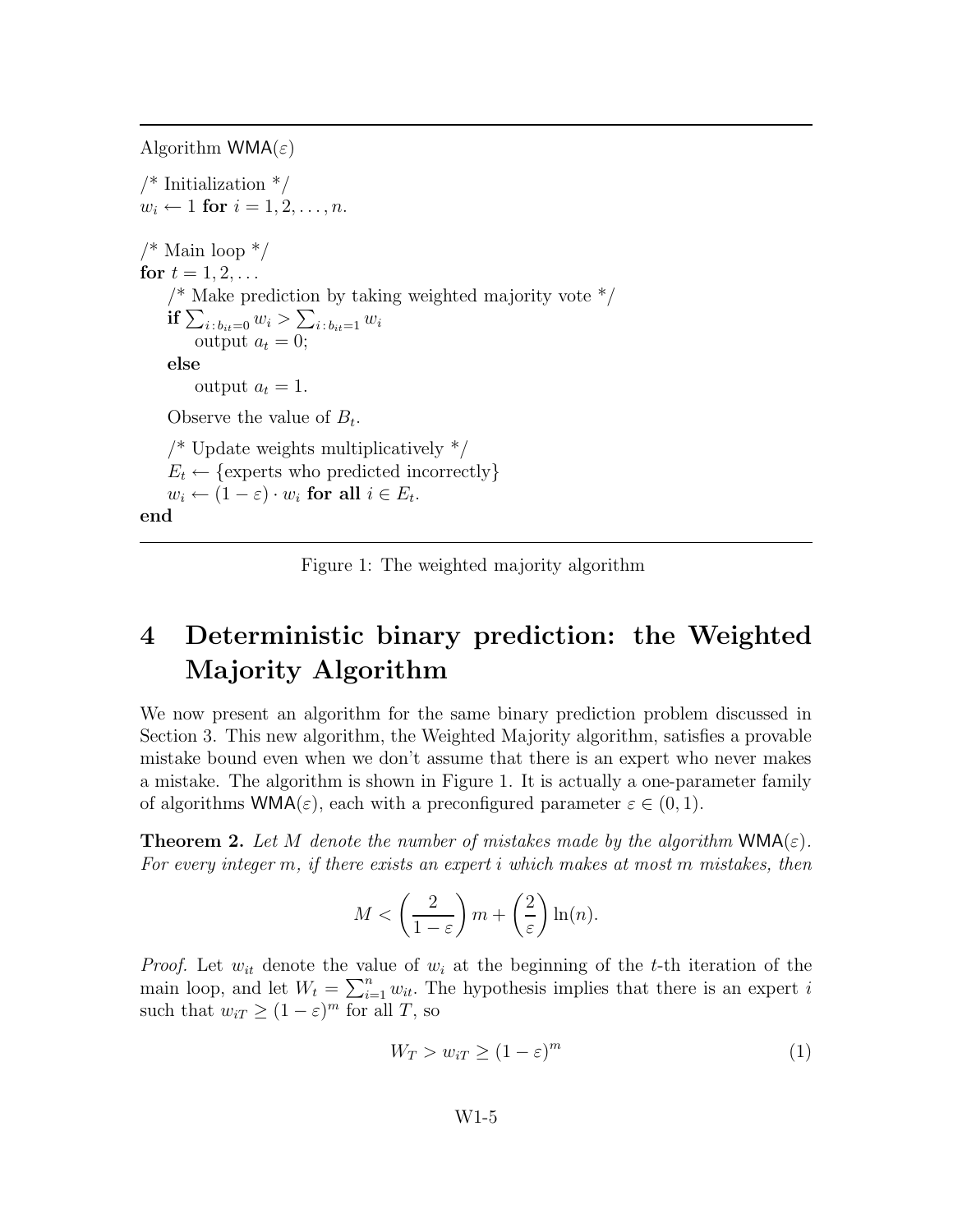for all  $T$ . On the other hand, if the algorithm makes a mistake at time  $t$ , it implies that  $\overline{\mathbf{r}}$ 

$$
\sum_{i \in E_t} w_{it} \ge \frac{W_t}{2},
$$

hence

$$
W_{t+1} = \sum_{i \in E_t} (1 - \varepsilon) \cdot w_{it} + \sum_{i \notin E_t} w_{it}
$$
  
= 
$$
\sum_{i=1}^n w_{it} - \varepsilon \sum_{i \in E_t} w_{it}
$$
  

$$
\leq W_t \left(1 - \frac{\varepsilon}{2}\right).
$$

For any  $T > 0$ , we find that

$$
\frac{W_T}{W_0} = \prod_{t=0}^{T-1} \frac{W_{t+1}}{W_t} \le \left(1 - \frac{\varepsilon}{2}\right)^M
$$
\n(2)

where M is the total number of mistakes made by the algorithm  $WMA(\varepsilon)$ . Combining (1) with (2) and recalling that  $W_0 = \sum_{i=1}^n w_{i0} = \sum_{i=1}^n 1 = n$ , we obtain

$$
\frac{(1-\varepsilon)^m}{n} < \frac{W_T}{W_0} \le \left(1 - \frac{\varepsilon}{2}\right)^M
$$

Now we take the natural logarithm of both sides.

$$
\ln(1-\varepsilon)m - \ln(n) < \ln\left(1-\frac{\varepsilon}{2}\right)M\tag{3}
$$

.

$$
\ln(1 - \varepsilon)m - \ln(n) \quad < \quad -(\varepsilon/2)M \tag{4}
$$

$$
\ln\left(\frac{1}{1-\varepsilon}\right)m + \ln(n) > (\varepsilon/2)M \tag{5}
$$

$$
\left(\frac{2}{\varepsilon}\right) \ln\left(\frac{1}{1-\varepsilon}\right) m + \left(\frac{2}{\varepsilon}\right) \ln(n) > M \tag{6}
$$

$$
\left(\frac{2}{1-\varepsilon}\right)m + \left(\frac{2}{\varepsilon}\right)\ln(n) > M \tag{7}
$$

where  $(4)$  was derived from  $(3)$  using identity  $(21)$  from the appendix of these notes, and (7) was derived from (6) using identity (22) from the appendix.  $\Box$ 

## 5 Randomized prediction: the Hedge Algorithm

We now turn to a generalization of the binary prediction problem: the "best expert" problem. In this problem, there is again a set of  $n$  experts, which we will identify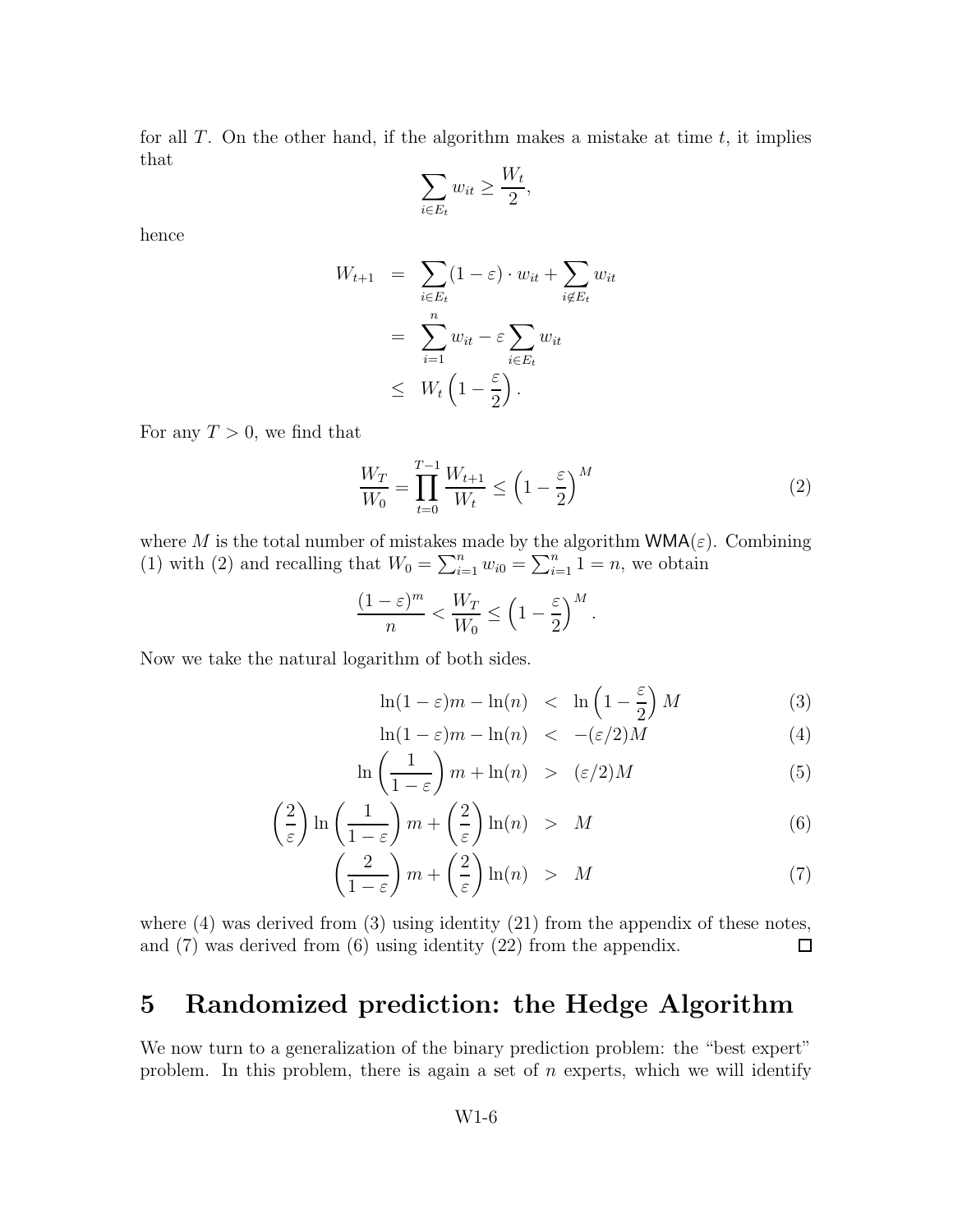#### Algorithm Hedge( $\varepsilon$ )

 $\frac{1}{2}$  Initialization  $\frac{1}{2}$  $w_x \leftarrow 1$  for  $x \in [n]$ 

```
/* Main loop */for t = 1, 2, ...\frac{1}{2} Define distribution for sampling random strategy \frac{1}{2}for x \in [n]p_t(x) \leftarrow w_x \left/ \left( \sum_{y=1}^n w_y \right) \right.end
 Choose x_t \in [n] at random according to distribution p_t.
 Observe cost function c_t.
\frac{1}{2} Update score for each strategy \frac{1}{2}for x \in [n]w_x \leftarrow w_x \cdot (1 - \varepsilon)^{c_t(x)}end
```
end

Figure 2: The algorithm  $Hedge(\varepsilon)$ .

with the set  $[n] = \{1, 2, \ldots, n\}$ . In each time step t, the adversary designates a cost function  $c_t$  from [n] to [0, 1], and the algorithm chooses an expert  $x_t \in [n]$ . The cost function  $C_t$  is revealed to the algorithm only after it has chosen  $x_t$ . The algorithm's ob jective is to minimize the sum of the costs of the chosen experts, i.e. to minimize  $\sum_{t=1}^{\infty} c_t(x_t)$ .

Observe that this problem formulation fits into the formalism specified in Section 2; the input sequence  $(i_1, i_2, \ldots)$  is given by  $i_t = c_{t-1}$ , the output sequence  $(o_1, o_2, \ldots)$  is given by  $o_t = x_t$ , and the cost function is

Cost
$$
(i, o)
$$
 =  $\sum_{t=1}^{\infty} i_{t+1}(o_t) = \sum_{t=1}^{\infty} c_t(x_t).$ 

Also observe that the binary prediction problem is a special case of the best expert problem, in which we define  $c_t(x) = 1$  if  $b_{xt} \neq B_t$ , 0 otherwise.

Figure 2 presents a randomized online algorithm for the best expert problem. As before, it is actually a one-parameter family of algorithms  $\textsf{Hedge}(\varepsilon)$  with a preconfigured parameter  $\varepsilon \in (0,1)$ . Note the algorithm's similarity to WMA( $\varepsilon$ ): it maintains a vector of weights, one for each expert, and it updates these weights multiplicatively using a straightforward generalization of the multiplicative update rule in WMA. The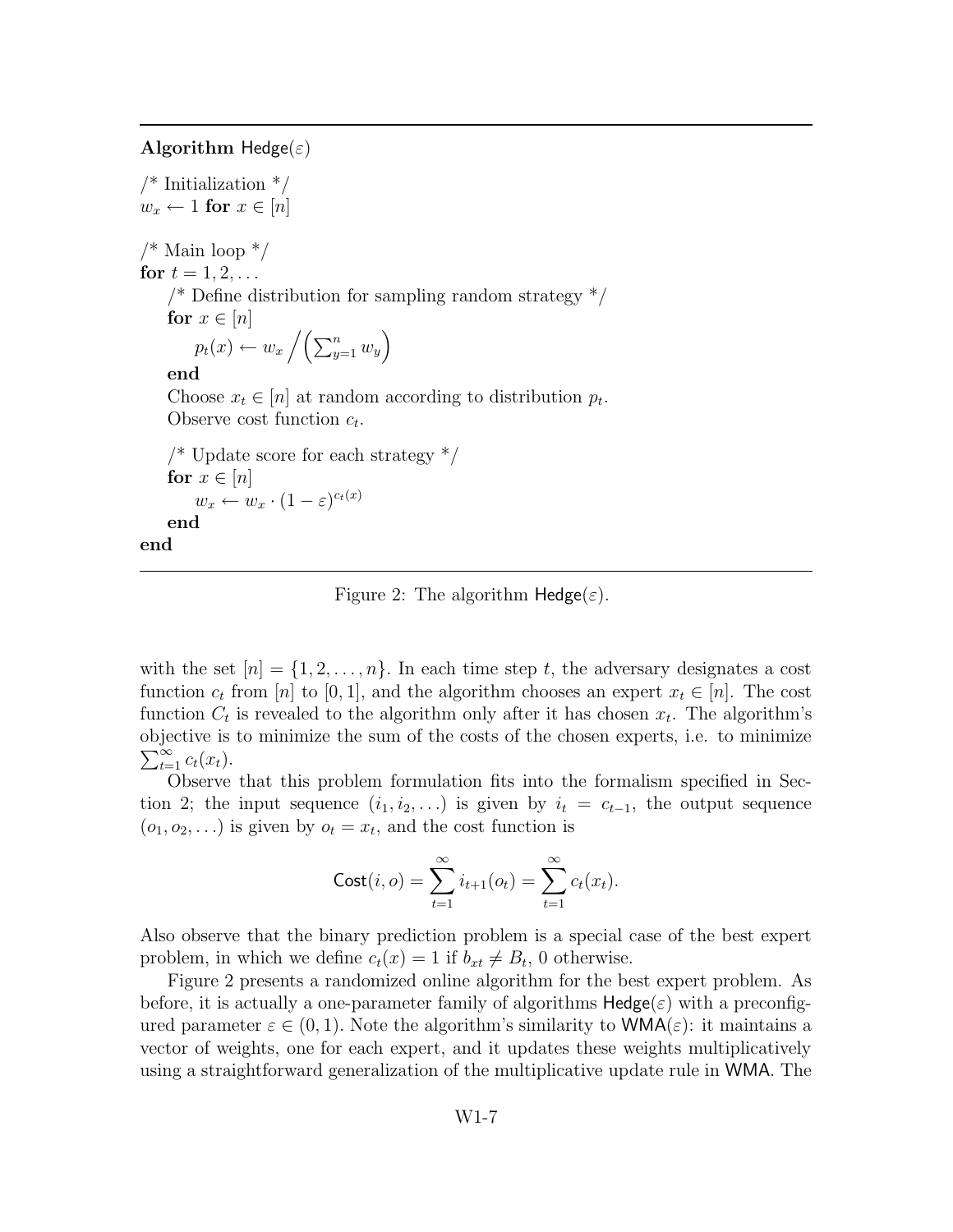main difference is that WMA makes its decisions by taking a weighted majority vote of the experts, while Hedge makes its decisions by performing a weighted random selection of a single expert.

**Theorem 3.** For every randomized adaptive adversary, for every  $T > 0$ , the expected cost suffered by  $H$ edge( $\varepsilon$ ) satisfies

$$
\mathbf{E}\left[\sum_{t=1}^{T}c_t(x_t)\right] < \left(\frac{1}{1-\varepsilon}\right)\mathbf{E}\left[\min_{x\in[n]}\sum_{t=1}^{T}c_t(x)\right] + \left(\frac{1}{\varepsilon}\right)\ln(n). \tag{8}
$$

*Proof.* Let  $w_{xt}$  denote the value of  $w_x$  at the beginning of the t-th iteration of the main loop, and let  $W_t = \sum_{x=1}^n w_{xt}$ . Note that  $w_{xt}$ ,  $W_t$  are random variables, since they depend on the adversary's choices which in turn depend on the algorithm's random choices in previous steps. For an expert  $x \in [n]$ , let  $c_{1,T}(x)$  denote the total cost

$$
c_{1..T}(x) = \sum_{t=1}^{T} c_t(x).
$$

Let  $x^* = \arg \min_{x \in [n]} c_{1..T}(x)$ . We have

$$
W_T > w_{x^*t} = (1 - \varepsilon)^{c_{1..T}(x^*)}
$$

and after taking logarithms of both sides this becomes

$$
\ln(W_T) > \ln(1 - \varepsilon)c_{1..T}(x^*)\tag{9}
$$

On the other hand, we can bound the expected value of  $\ln(W_T)$  from above, using an inductive argument. Let  $w_{*t}$  denote the vector of weights  $(w_{1t}, \ldots, w_{nt})$ .

$$
\mathbf{E}(W_{t+1} | w_{*t}) = \sum_{x=1}^{n} \mathbf{E} ((1 - \varepsilon)^{c_t(x)} w_{xt} | w_{*t})
$$
\n(10)

$$
\leq \sum_{x=1}^{n} \mathbf{E} \left( (1 - \varepsilon c_t(x)) w_{xt} \, | \, w_{*t} \right) \tag{11}
$$

$$
= \sum_{x=1}^{n} w_{xt} - \varepsilon \mathbf{E} \left( \sum_{x=1}^{n} c_t(x) w_{xt} \, | \, w_{*t} \right) \tag{12}
$$

$$
= W_t \cdot \left(1 - \varepsilon \mathbf{E} \left( \sum_{x=1}^n c_t(x) p_t(x) \mid w_{*t} \right) \right)
$$
  

$$
= W_t \cdot (1 - \varepsilon \mathbf{E} (c_t(x_t) \mid w_{*t})) \tag{14}
$$

$$
W_t \cdot (1 - \varepsilon \mathbf{E}(c_t(x_t) \mid w_{*t})) \tag{14}
$$

$$
\mathbf{E}(\ln(W_{t+1}) \mid w_{*t}) \leq \ln(W_t) + \ln(1 - \varepsilon \mathbf{E}(c_t(x_t) \mid w_{*t})) \tag{15}
$$

$$
\leq \ln(W_t) - \varepsilon \mathbf{E}(c_t(x_t) \,|\, w_{*t}) \tag{16}
$$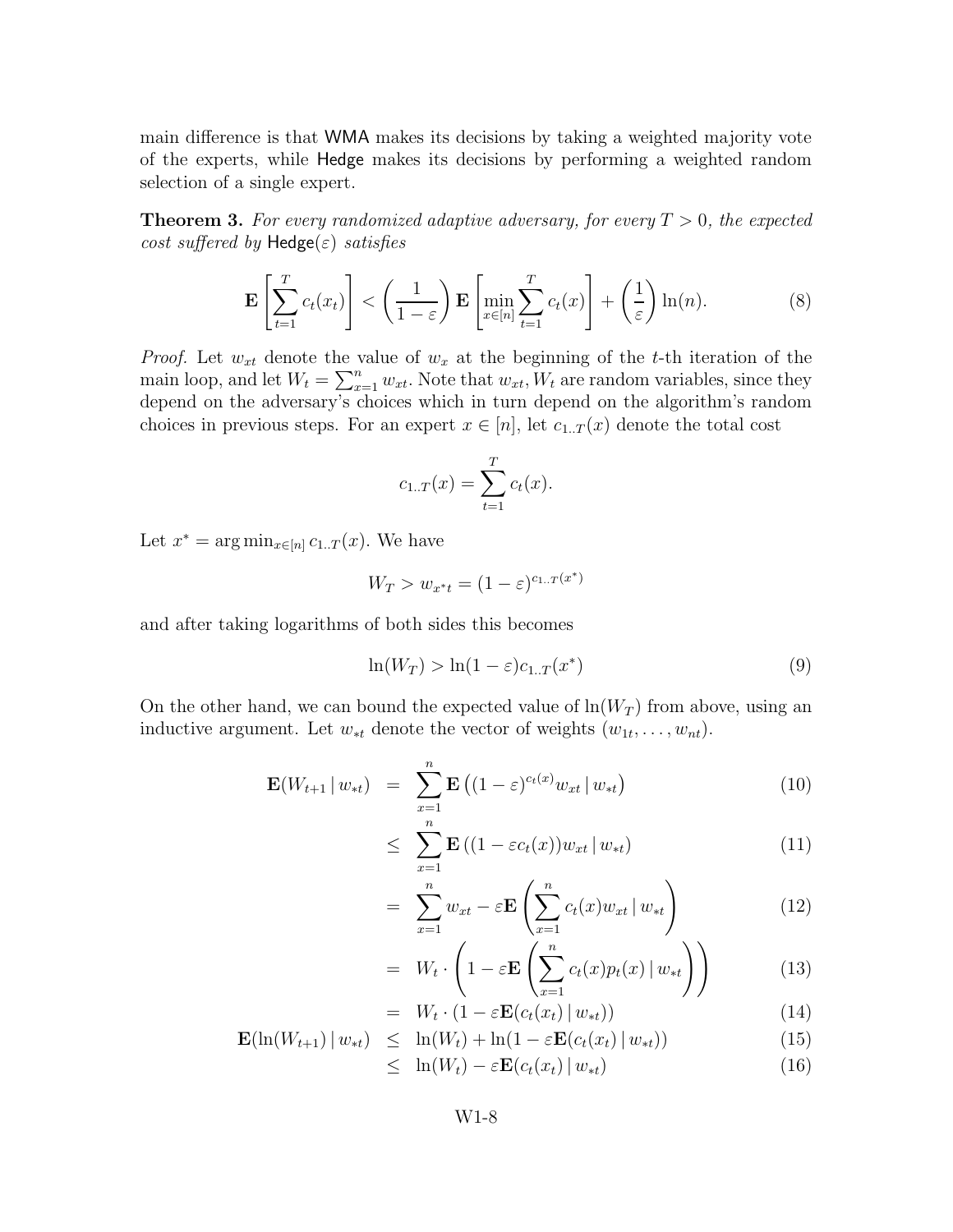$$
\varepsilon \mathbf{E}(c_t(x_t) \mid w_{*t}) \leq \ln(W_t) - \mathbf{E}(\ln(W_{t+1}) \mid w_{*t}) \tag{17}
$$

$$
\varepsilon \mathbf{E}(c_t(x_t)) \leq \mathbf{E}(\ln(W_t)) - \mathbf{E}(\ln(W_{t+1})) \tag{18}
$$

$$
\varepsilon \mathbf{E} \left( \sum_{t=1}^{T} c_t(x_t) \right) \leq \ln(n) - \mathbf{E} (\ln(W_T)). \tag{19}
$$

Here,  $(11)$  is derived using identity  $(23)$  from the appendix,  $(13)$  is derived using the fact that  $p_t(x) = w_{xt}/W_t$ , (14) is derived using the observation that  $x_t$  is a random element sampled from the probability distribution  $p_t(\cdot)$  on [n], (15) and (16) are derived using the identities (24) and (21) respectively, (18) is derived by taking the unconditional expectation of both sides of the inequality, and (19) is derived by summing over t and recalling that  $W_0 = n$ .

Combining (9) and (19) we obtain

$$
\varepsilon \mathbf{E} \left( \sum_{t=1}^{T} c_t(x_t) \right) < \ln(n) - \ln(1 - \varepsilon) \mathbf{E}(c_{1..T}(x^*))
$$
  
\n
$$
\mathbf{E} \left( \sum_{t=1}^{T} c_t(x_t) \right) < \left( \frac{1}{\varepsilon} \right) \ln(n) + \frac{1}{\varepsilon} \ln \left( \frac{1}{1 - \varepsilon} \right) \mathbf{E}(c_{1..T}(x^*))
$$
  
\n
$$
\mathbf{E} \left( \sum_{t=1}^{T} c_t(x_t) \right) < \left( \frac{1}{\varepsilon} \right) \ln(n) + \left( \frac{1}{1 - \varepsilon} \right) \mathbf{E}(c_{1..T}(x^*))
$$

where the last line is derived using identity  $(22)$  from the appendix.

#### $\Box$

# 6 Appendix: Some useful inequalities for logarithms and exponential functions

In various steps of the proofs given above, we applied some useful inequalities that follow from the convexity of exponential functions or the concavity of logarithms. In this section we collect together all of these inequalities and indicate their proofs.

**Lemma 4.** For all real numbers  $x$ ,

$$
1 + x \le e^x \tag{20}
$$

with equality if and only if  $x = 0$ .

*Proof.* The function  $e^x$  is strictly convex, and  $y = 1 + x$  is the tangent line to  $y = e^x$ at  $(0, 1)$ .  $\Box$ 

**Lemma 5.** For all real numbers  $x > -1$ ,

$$
\ln(1+x) \le x \tag{21}
$$

with equality if and only if  $x = 0$ .